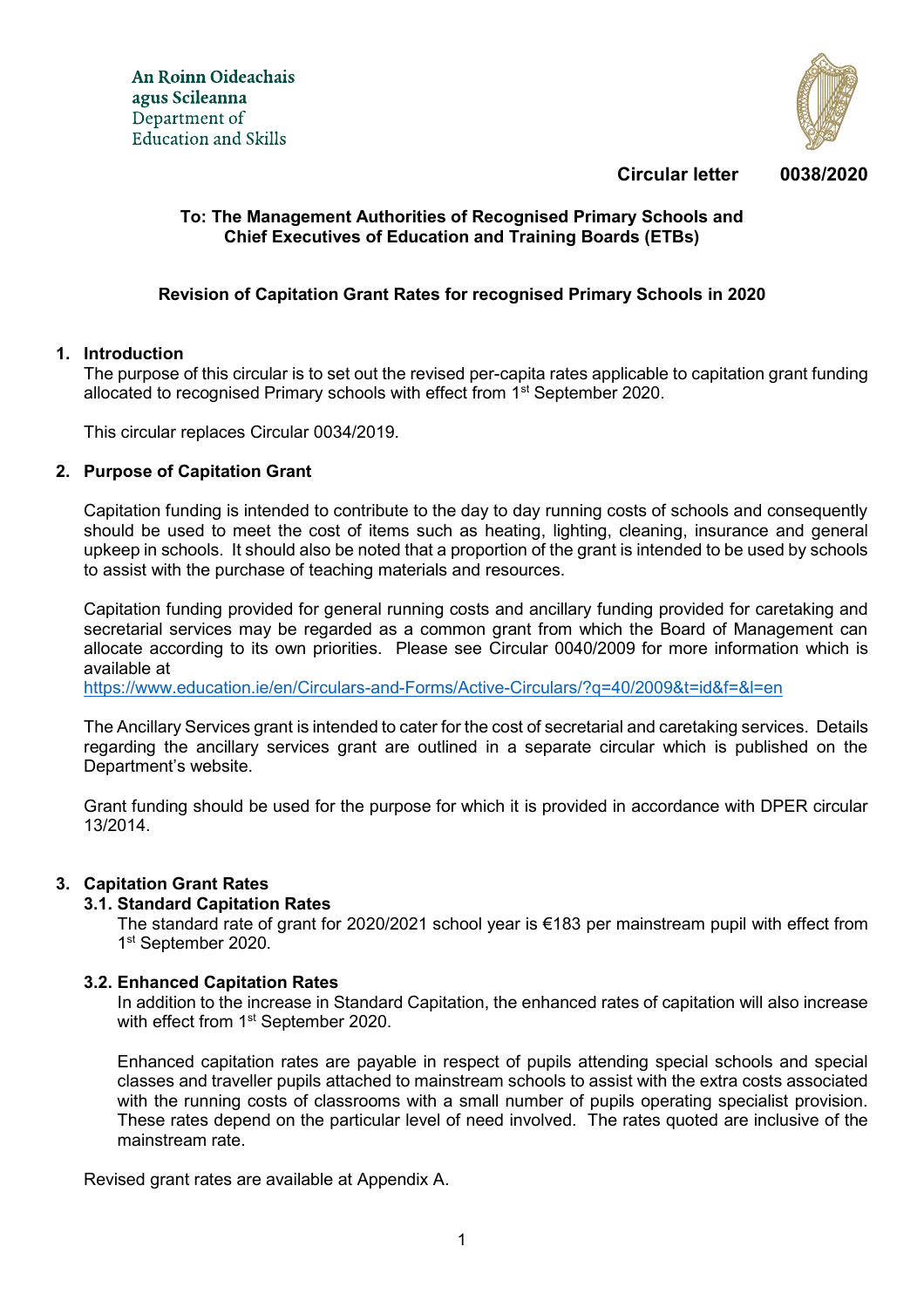

## **4. Method of calculation of capitation grant**

The overall capitation grant is paid based on the current school years September enrolments and is paid in two instalments, January and June of each year.

**Note:** The grant paid to small schools is based on a minimum enrolment of 60 mainstream pupils.

#### **4.1. First Instalment - January**

The first instalment is based on 70% of the previous school years enrolments.

#### **4.2. Second Instalment - June**

The second instalment in June is calculated using the current school years enrolments in order to determine

the overall grant entitlement for the year. This is then reduced by the value of the first instalment paid in January.

#### **4.3. Arrangements for 2020**

The first instalment of the grant paid in 2020 was based on 70% of the enrolments in September 2018 and the standard per-capita rate of €179 per mainstream pupil. The second instalment due for payment in June 2020 will be based on the revised per-capita rate of €183 per mainstream pupil payable with effect from 1<sup>st</sup> September 2020. The same arrangements have been applied in respect of enhanced capitation.

Please refer to Appendix B for examples demonstrating the calculation of the standard Capitation Grant payments referred to above.

#### **5. Circulation and Queries.**

Please ensure that this Circular is brought to the attention of the Board of Management and the Parents Association (if any).

Queries from schools in relation to this Circular should be addressed to Schools Division Financial at [sdfinfo@education.gov.ie.](mailto:sdfinfo@education.gov.ie)

Tom Deegan Principal Officer Schools Division Financial

June 2020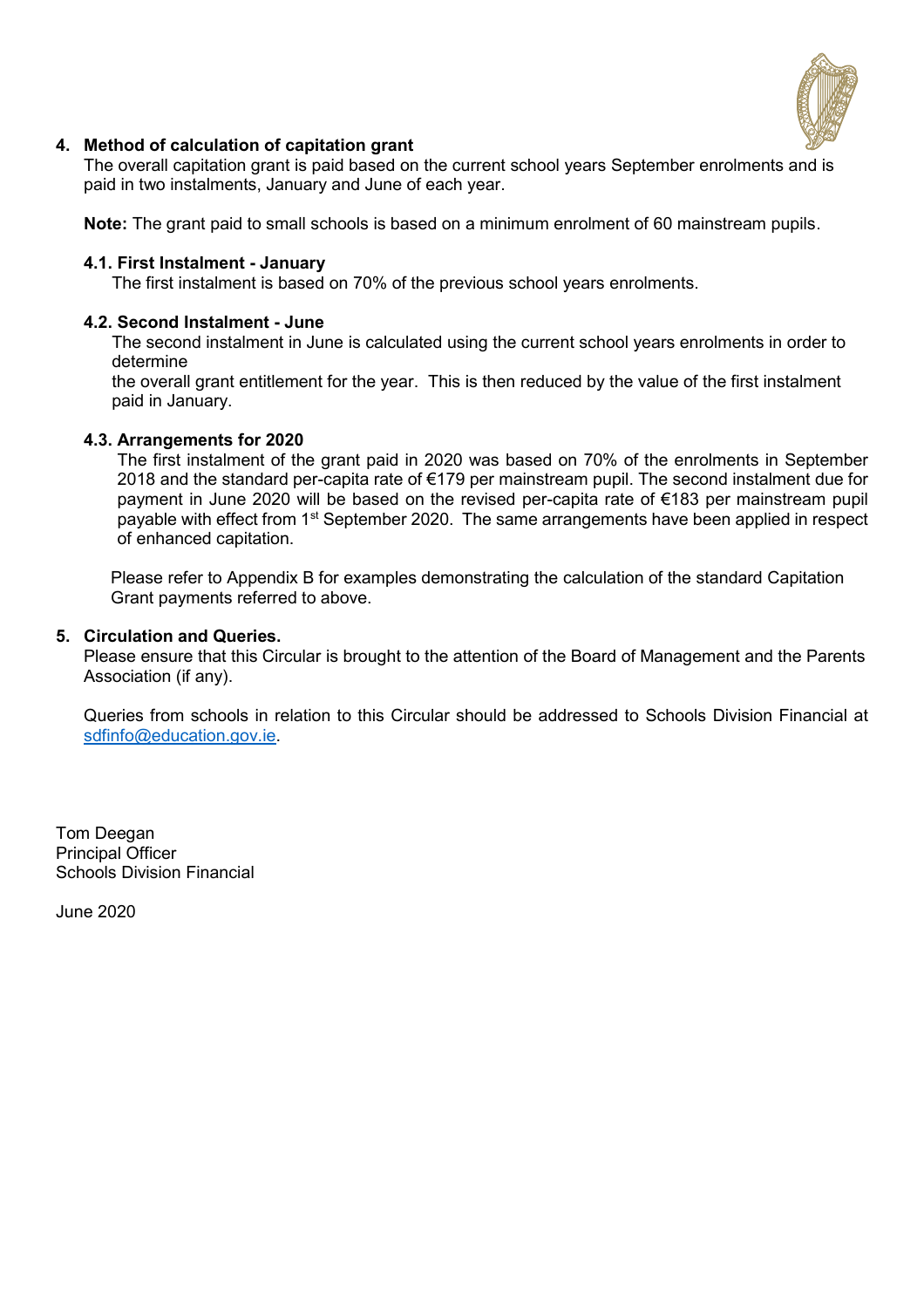

# **Appendix A**

# **2020/2021 School Year Rates**

| Category                                             | 01/09/2020<br>Under 12 years<br>€ | 01/09/2020<br>12 years & over<br>€ |  |  |
|------------------------------------------------------|-----------------------------------|------------------------------------|--|--|
| a) Mainstream Rate                                   | 183                               | 183                                |  |  |
| b) National Schools maintained by OPW                | 73.20                             | 73.20                              |  |  |
| c) Scoileanna Lan Ghaeilge                           | 206                               | 206                                |  |  |
| <b>Enhanced rates of Capitation</b>                  |                                   |                                    |  |  |
| <b>Visual Impairment</b>                             | 881                               | 881                                |  |  |
| Hearing Impairment                                   | 881                               | 881                                |  |  |
| <b>Profoundly Deaf</b>                               | 903                               | 903                                |  |  |
| Mild General Learning Disability (Mainstream School) | 469                               | 699                                |  |  |
| Mild General Learning Disability (Special school)    | 585                               | 881                                |  |  |
| <b>Moderate General Learning Disability</b>          | 881                               | 881                                |  |  |
| Severe/ Profound General Learning Disability         | 903                               | 903                                |  |  |
| Specific Learning Disability (Mainstream School)     | 469                               | 699                                |  |  |
| Specific Learning Disability (Special school)        | 585                               | 881                                |  |  |
| <b>Emotional Disturbance</b>                         | 881                               | 881                                |  |  |
| Severe Emotional Disturbance                         | 903                               | 903                                |  |  |
| <b>Physical Disability</b>                           | 881                               | 881                                |  |  |
| Autism/Autistic Spectrum Disorders (ASD)             | 903                               | 903                                |  |  |
| Specific Speech and Language Disorder                | 881                               | 881                                |  |  |
| <b>Multiple Disabilities</b>                         | 903                               | 903                                |  |  |
| <b>Traveller Children</b>                            | 258                               | 258                                |  |  |
| Out of Control                                       | 903                               | 903                                |  |  |
| <b>ASD Early Intervention</b>                        | 903                               | 903                                |  |  |

*The rates quoted above are inclusive of the mainstream rate*